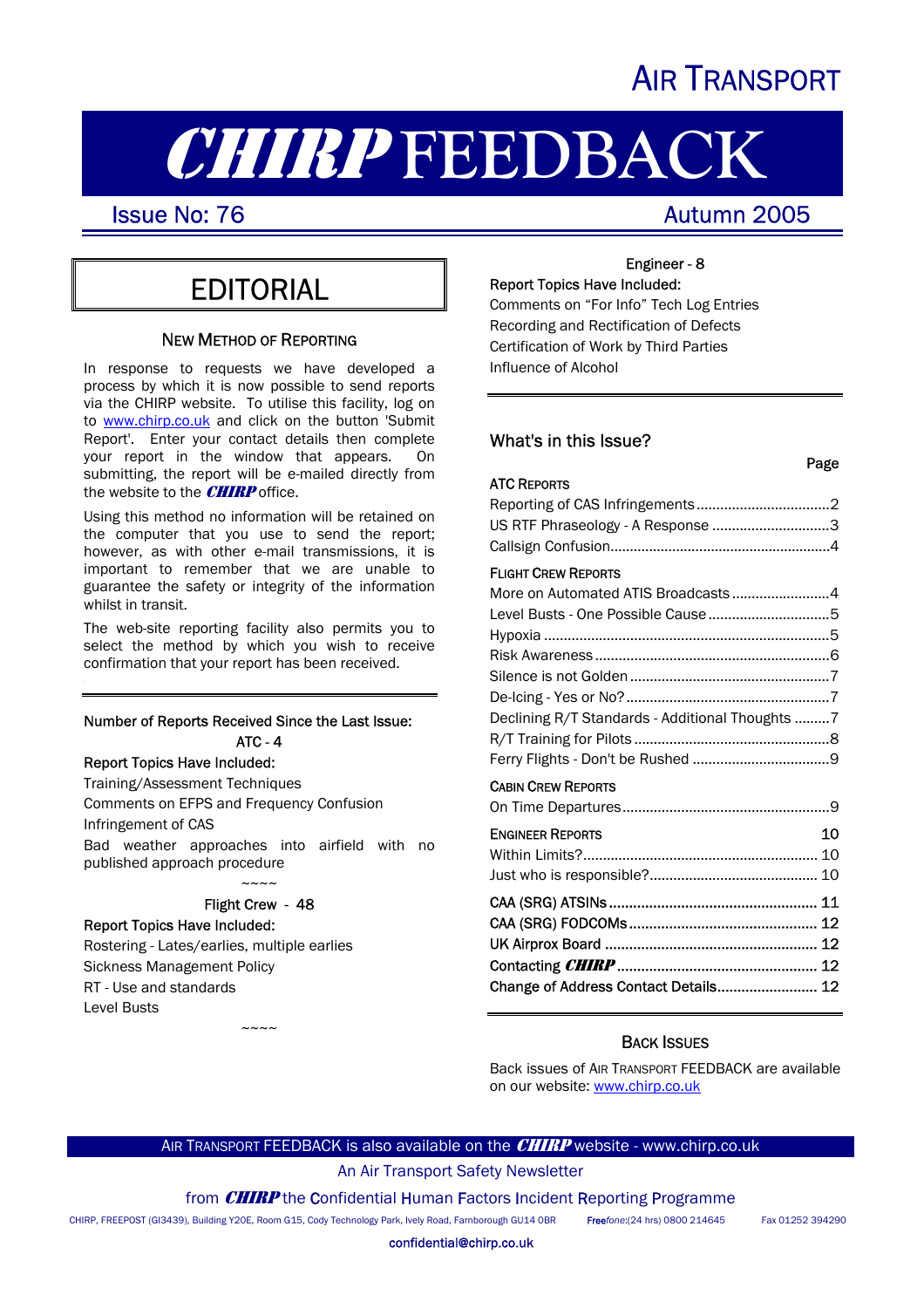# ATC REPORTS

### Most Frequent ATC Issues Received Oct 04 - Sep 05



**CHIRP** Narrative: The high level of reporting in the UK air transport industry is widely regarded by other industries as the benchmark, and is often ascribed to the 'open reporting' culture that is encouraged by the open reporting culture that is encouraged by  $CHIRP$  Comment: The reporter's comments were many organisations.

Notwithstanding the effectiveness of the reporting processes, it is acknowledged within the industry that some types of potentially serious incidents still continue to occur in spite of the considerable efforts to reduce them.

It is understandable that such a situation can lead managements to feel obliged to introduce more stringent methods of monitoring individual performance, and investigating incidents when they occur with the aim of preventing future occurrences.

The following report is a reminder that the success of the objective.<br>
such management, initiatives, is dependent, upon the pro-active. such management initiatives is dependent upon maintaining the confidence and co-operation of the workforce:

### REPORTING OF CAS INFRINGEMENTS

Report Text: I predict that there will be a significant reduction in the number of reported infringements of Controlled Airspace (CAS) by ATCOs at this Unit.

This is not as a result of a pilot education programme or improved clarity of CAS boundaries on aviation charts but because management, investigators and CAA (SRG) have decided to reprimand controllers that fail to provide IFR flights with separation of 5 miles or 5,000ft from infringing aircraft.

Sometimes this is virtually impossible.

I recently saw a slow moving radar contact approaching CAS on a squawk allocated by an adjacent radar unit, therefore the mode C was verified. About 2 miles from CAS the squawk changed to '7000'; mode C now unverified? The aircraft then entered CAS and became a confliction to my traffic.

My options:

- a. Climb 500ft into someone else's airspace, not possible.
- b. Turn right about 80 degrees and go outside CAS, not really an option.
- c. Turn left about 80 degrees using avoiding action and upset the aircraft and my sequence.
- d. Stop my inbound 1,000ft above the indicated level of the infringing aircraft and pass about 3nms ahead of it, giving traffic information.

I elected for option d and the IFR aircraft reported visual, passed 3 nms ahead and then continued descending as planned.

A few months ago I would have completed a report form to enable the infringement to be investigated and the pilot debriefed about his error, but not now.

Why should I spend time completing paperwork to then subsequently be reprimanded for my actions?

As there was no incident I will not report the infringement and, I believe, current policy will mean more of my colleagues follow the same course of action.

represented to the management concerned. In their response the organisation noted that it has been working hard to get the culture right. One of the aims of the management initiatives has been to improve the reporting of incidents, including infringements, and it was noted that the number of formal reports and observations submitted by controllers in the ATS Unit concerned has increased significantly.

The Unit confirmed that controller responsibilities have been recently re-emphasised in respect of providing IFR traffic with 5,000ft/5nm separation; the objective of which is to encourage controllers to

However, it is perhaps understandable from an operational controller's perspective that a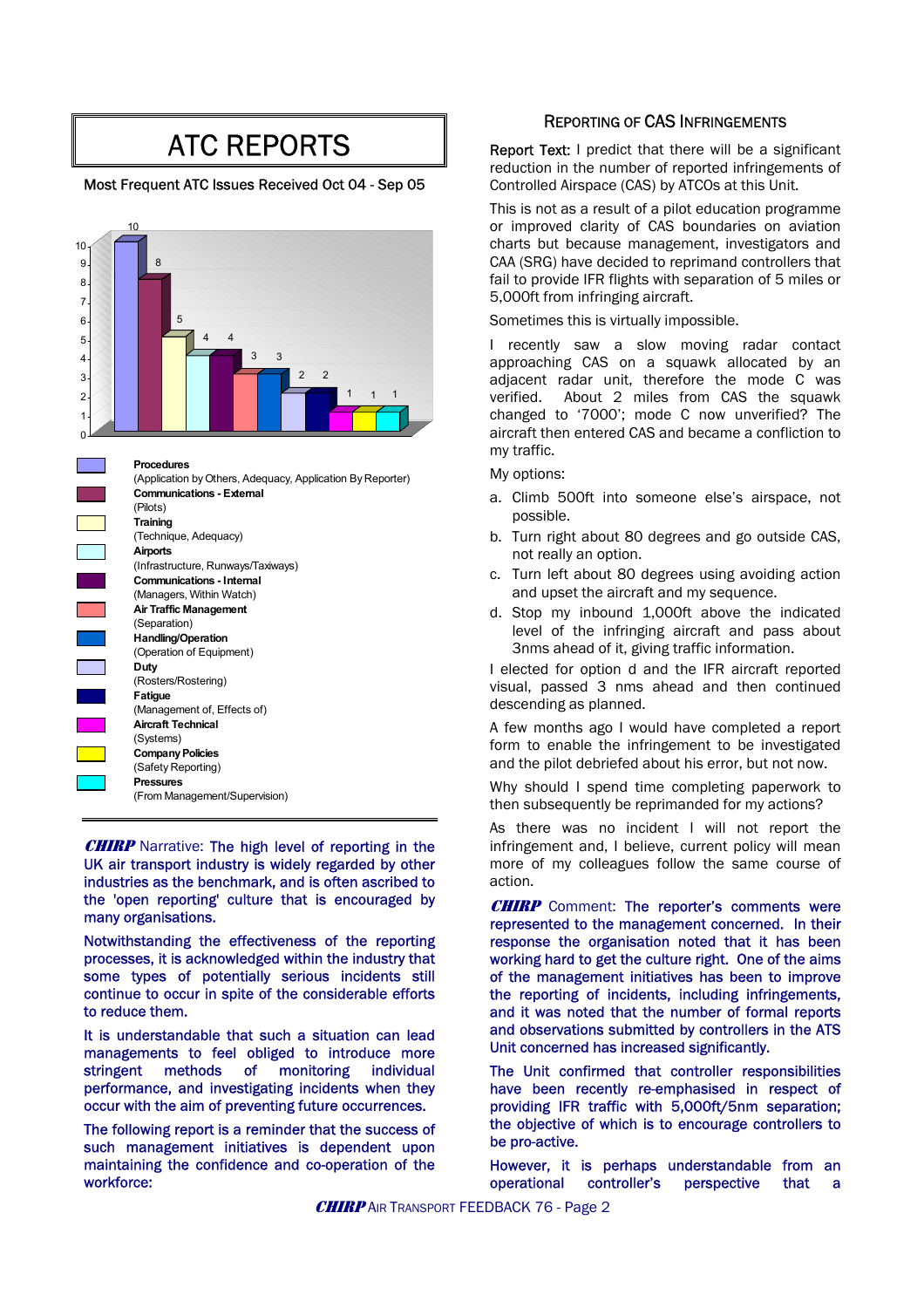consequence of the new policy is that in some situations it will reduce a controller's flexibility by requiring avoiding action to be given as the first response to ensure that the separation standards are maintained, which in turn may lead to a disruption of the approach sequencing.

The Unit has acknowledged that in discussions with CAA (SRG) it was agreed that the new policy would require flexibility in the way incidents are handled and a pragmatic approach to be taken in a case where a controller has been proactive in taking alternative action to avoid a confliction without adversely affecting the sequencing/flow rates.

### US RTF PHRASEOLOGY - WHAT IT SHOULD BE

Report Text: I am a retired US air traffic controller and I thank you for both the volume and very high quality of the information you share through the CHIRP website. Very well done!

I'm writing because of something I read in your here is the fact that the 7110.65 also says: Summer 2004 issue of FEEDBACK. On page 6 there is an article titled "Frequency Confusion" in which the writer notes that frequency changes are done differently in North America. Specifically, with regard to frequency 132.15 he says, "In the USA and Canada this frequency will usually be passed as "Thirty Two Fifteen". In the CHIRP comment to this report, you say, "Unfortunately, the US phraseology is not fool-proof..." referring to the "grouping" of the digits in the frequency.

Well, unfortunately, the "US phraseology" as reflected in this article is not only "not fool-proof," but unapproved as well, except possibly when used to unapproved as well, except possibly when used to a lift fully agree that the technique of reinforcing and supplement the approved phraseology.

Here's what the FAA Order 7110.65 - Air Traffic Control says about stating frequencies:

### **2-4-17. NUMBERS USAGE**

### **J. Frequencies.**

1. The separate digits of the frequency, inserting the word "point" where the decimal point occurs.

(a) Omit digits after the second digit to the right of the decimal point.

(b) When the frequency is in the L/MF band, include the word "kiloHertz."

### EXAMPLE-

| Frequency                                                                        | <b>Statement</b>                                                                                                                                                 |
|----------------------------------------------------------------------------------|------------------------------------------------------------------------------------------------------------------------------------------------------------------|
| 126.55 MHz<br>369.0 MHz<br>121.5 MHz<br>135.275 MHz<br>$302$ kHz<br>************ | "One two six point five five."<br>"Three six niner point zero."<br>"One two one point five."<br>"One three five point two seven."<br>"Three zero two kiloHertz." |
|                                                                                  |                                                                                                                                                                  |

The digits must be separately stated. However, once this has been done, the frequency may be restated as a group for clarification.

### \*\*\*\*\*\*\*\*\*\*\*\*\*

### **2-4-18. NUMBER CLARIFICATION**

a. If deemed necessary for clarity, and after stating numbers as specified in para 2-4-17, Numbers Usage, controllers may restate numbers using either group or single-digit form.

### EXAMPLE-

"One Seven Thousand, Seventeen Thousand."

"Altimeter Two Niner Niner Two, Twenty Nine Ninety Two."

"One Two Six Point Five Five, One Twenty Six Point Fifty Five."

### \*\*\*\*\*\*\*\*\*\*\*\*\*\*\*\*

However, the controller is still expected to include ALL of the digits in the group as well as the word "point" ("one thirty-two point fifteen"). A fine point

*The use of the exact text contained in an example not preceded with specific prescribed phraseology is not mandatory. However, the words and/or phrases are expected, to the extent practical, to approximate those used in the example.* 

### \*\*\*\*\*\*\*\*\*\*\*\*\*\*\*

This statement might lead some to argue that "thirtytwo fifteen" is sufficient when used to clarify under 2- 4-18. However, I would only point out that the word "point" IS required, as are all the digits, and that "thirty-two fifteen" does not rise to the standard.

clarifying by restating the digits in a different way is very useful. I only take issue with the assumption that in the US something like "thirty-two fifteen" legally stands on its own without the controller having stated "one three two point one five" first. Certainly, there are air traffic controllers who do this. However, their phraseology is not supported by our Manual of ATC, and it is sloppy.

**CHIRP** Comment: In response to previous suggestions from reporters to consider adopting the use of grouped numerals, the NATS Human Factors Group conducted a literature search from which it was concluded that the use of grouped numerals as alternative phraseology would offer no significant benefit over single numerals.

This report clarifies the recommended usage of grouped numerals in the USA to supplement single numeral phraseology, and interestingly is somewhat different to the general perception of pilots.

It is understood that some UK controllers adopt a similar procedure to that authorised in the US, by repeating a frequency/callsign using grouped numerals to clarify an instruction.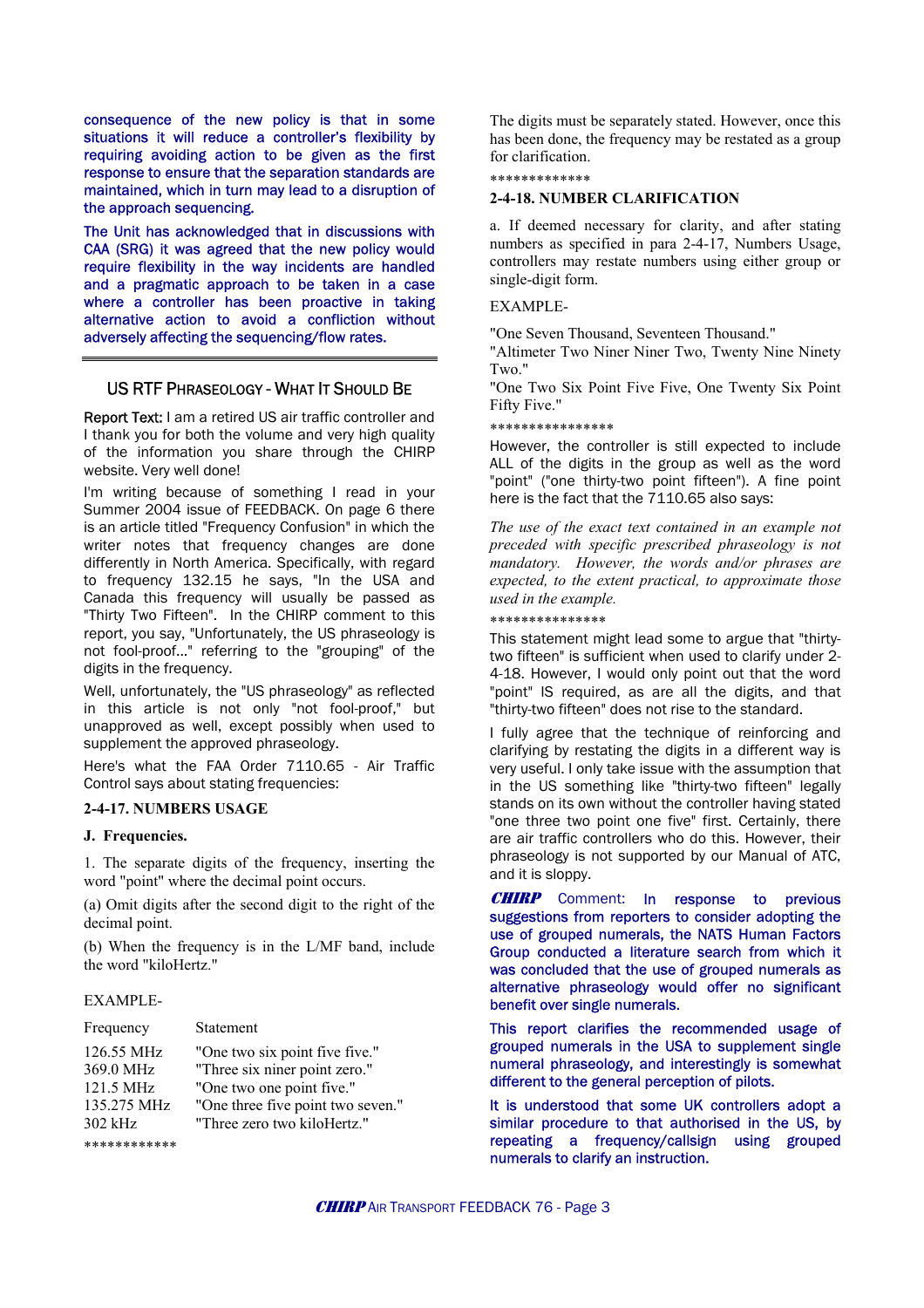One of the principal arguments for not using the alternate phraseology is that it is does not comply with ICAO Standards and Recommended Practices (SARPs). However, given the significant number of occasions on which ATC instructions are misheard, providing controllers with the option of electing to use grouped numbers as a method of clarifying frequency/callsign identification, as is currently the case in the US, would seem to be worthy of further consideration by both CAA (SRG) and ICAO and might assist in a case such as that described in the next report.

### CALLSIGN CONFUSION

Report Text: Attached are copies of the flight progress strips relating to six aircraft of one operator that transited my sector within 6 minutes. (##3218; ##3298; ##3724; ##5418; ##5226; ##3036)

You will see that they are all four-figure callsigns, and several of them are very similar. In this particular instance there was no confusion, due to the fact that the pilots involved were very aware of the similar callsigns having flown "in company" over most of Europe before getting to the UK. A serious conscious effort on my part was also required to avoid getting confused.

My concern is that it would have been extremely easy for some confusion to have occurred, possibly leading to an incident. The effort required by the aircrew and myself, the controller, just to avoid mixing up the callsigns could have been a distraction in my main task of organising a safe, orderly and expeditious flow of traffic. I don't suppose it was any easier on any of the flight decks.

This is not unique to this particular airline as many airlines now use four-figure callsigns leading to similar situations.

My suggestion is that consideration is given to American style phraseology. For example ##3218 becomes ##Thirty two, Eighteen and ##3298 becomes ##Thirty two, ninety eight. This would avoid the obvious confusion inherent in ## Tree Too Wun Eight and ## Tree Too Niner Eight for example.

All of my continental ATC and Aircrew colleagues can speak reasonable English, and all of them can certainly speak and understand English Numbers from one to ninety nine, so I don't see the fact that this isn't "Standard" Phraseology to be a problem. The idea is to avoid confusion, and if this can be done by using colloquial style wording, I believe that it's worth considering.

CHIRPComment:The reporter's comments regarding phraseology are addressed above.

Callsign confusion, which can involve aircraft from different operators or aircraft belonging to the same operator as in this case, continues to be a problem both in the UK and elsewhere. The increased use of four-digit numerical callsigns by some operators is a significant factor.

NATS has a policy to follow up incidents involving callsign confusion with the operators concerned and is promoting the adoption of four-character alphanumeric callsigns (two letters; two numbers). However, at this point in time, there would not appear to be an effective prevention strategy to address the problem described in this and other similar reports.

# FLIGHT CREW REPORTS





### MORE ON AUTOMATED ATIS BROADCASTS

### (1)

Report Text: With respect to FEEDBACK Issue No. 75, in the article "ATIS Changes" (Page 4) the CHIRP comment stated, "The automated ATIS message is changed when predetermined variances are triggered."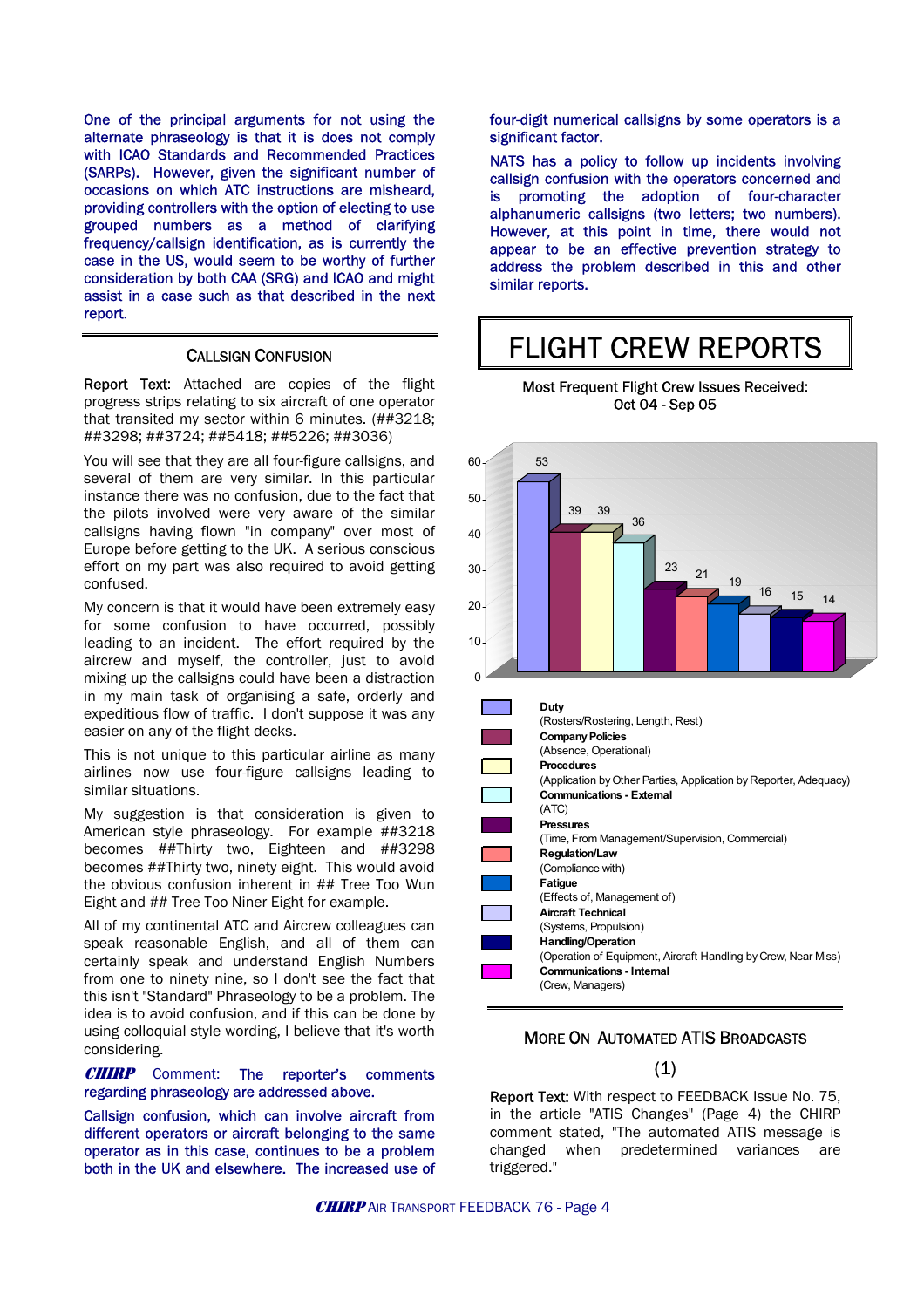Certainly this isn't my experience in the UK. Automatic ATIS messages at AAA (a major UK airport) for instance are generated at every 20 and 50 minutes past the hour, regardless of the change or lack of change in the conditions. As our company procedure precludes monitoring the ATIS after top of descent - and all approaches from the south require an early descent over the city of London - the vast majority of occasions result in arriving in the terminal area "one ATIS short".

It would certainly be optimal if the ATIS really DID only change when ICAO variances were triggered, but worse perhaps is that the ATIS letter IS NOT changed when the added human voice notes to the broadcast (at AAA at least) are changed. This results in crews being unaware that low visibility procedures are in force, or terminated, or that associated taxiways are open or closed.

### (2)

Report Text: The Comment does not seem to appreciate that some companies actively discourage either pilot listening to the ATIS during the latter stages of an approach. My airline forbids the monitoring of ATIS below 10,000 ft. If we are alerted to a change below that altitude we must ask ATC to pass us the differences. This is often a complete waste of time as the controller often ends up having to read out the entire new ATIS, sometimes with no significant change.

The ATC system really needs to come up with a way of ensuring that controllers are aware of any significant changes and appreciating the need for both pilots to maintain a listening watch on an approach frequency.

**CHIRP** Comment: Most airline SOPS require the flight crew to obtain the ATIS information in sufficient time to permit an Approach Briefing to be completed prior to commencing descent. Also, In order to reduce the possibility of misheard/misunderstood ATC clearances, some UK operators have adopted a policy of both pilots maintaining a listening watch on the ATC frequency and not monitoring the ATIS either from the commencement of descent or below a specific point, normally FL100/10,000ft.

From these and other reports received, some of the anticipated benefits of automated ATIS broadcasts would appear to have been eroded as a result of some changes being transparent to ATCOs, an apparent lack of consistency in the way ATIS information is updated and flight deck SOPs that are designed to minimise R/T errors.

The introduction of digital ATIS, which will automatically provide flight crews with the latest information, should significantly improve flight crew awareness of changes. In the meantime, as stated in the last issue, an initiative by CAA (SRG), ATS providers and airport operators to develop common

best practice SOPs for UK airfields with automated ATIS broadcast systems would seem to be highly desirable.

### LEVEL BUSTS - ONE POSSIBLE CAUSE

Report Text: For a long time London has issued Manchester southbound departures with, for example:

"Climb FL330, to cross 50 before Biggin at FL290 or above" - this is fine, because it's simple and expected.

Last night we had:

Make your heading 190 degrees, climb to FL330 to cross 20 before CUMRI at FL 310 or above.

This was unexpected and my ageing brain found it too complicated. I read it back okay from memory, but finished with, "Did I get it right?" just to signify my concern.

Meanwhile during my readback, the PF was selecting 190, pressing heading select, dialling up FL330 and diving into the FMC to make create a waypoint and constraint 20 miles before CUMRI. After my readback I carefully monitored everything he had done, but it would have been only too easy for him to have selected FL350 (our requested level) in the box and for me not to have noticed.

A cause of level busts, maybe?

CHIRPComment: Two HF points arise from this report. The first is that it is recommended best practice that an ATC instruction contain a maximum of three pieces of information. The second is that any changes to heading, altitude, route should be carried out on the basis of Select - Confirm - Execute.

### HYPOXIA

**CHIRP** Narrative: This report was submitted by a professional pilot with in excess of 10,000 hours experience. Although it describes a recreational gliding incident it provides a timely insight into some of the symptoms and effects of hypoxia:

This flight was in a single-seat glider with the intention of soaring mountain lee waves. The glider is fitted with a very good oxygen system and I probably had about 50 to 100 hours experience above ten thousand feet and a few hours above twenty thousand feet.

After a low launch I was able to climb quickly in the mountain lee wave to about eleven thousand feet after which the rate of climb reduced considerably.

My policy had always been to start putting the oxygen on at thirteen thousand feet so as to be sure of being on oxygen by fourteen thousand feet. Being physically very fit and a non-smoker, I assumed this to be sufficient. On this occasion the waves happened to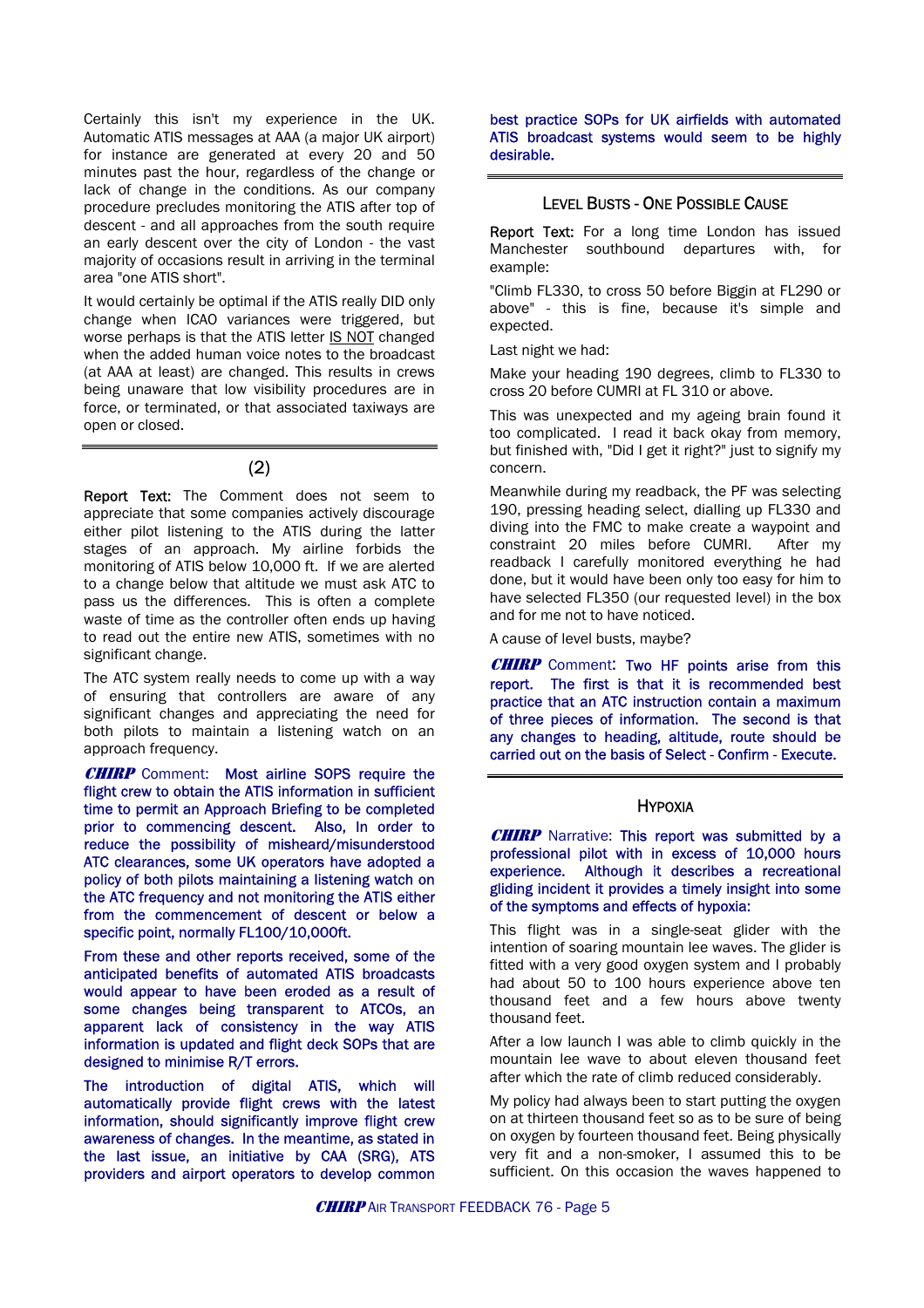top out at between thirteen and fourteen thousand feet. The oxygen mask is uncomfortable to wear and I felt fine so I did not put it on.

As a professional pilot I have been informed about the danger of hypoxia on a number of occasions, so I was fully aware of the insidious nature of slow onset hypoxia. In order to test myself, at regular intervals I would try counting backwards from 100, and check the colour of my fingernails. The counting backwards was easy and tedious so I did not do it for long each time. It did not occur to me that failure to complete the task could have been due to hypoxia.

After a time the colour of my fingernails was no longer pink, they were an unusual light purple colour, but I was expecting them to be blue if suffering from hypoxia. Aside from a slight headache I felt perfectly fine, alert, and in control. So although reduced oxygen could be affecting the colour of my fingernails I did not think it could have started to affect my brain.

After about 40 minutes above thirteen thousand feet I was still feeling perfectly alert and in control but the headache was becoming intrusive so I decided to see if oxygen would help. The oxygen mask has a couple of small chains to attach it to a skullcap, an over centre lever to press it to the face, a couple of radio cables, and the oxygen tube. It is necessary to make sure everything is in the correct place to be able to put the skullcap and mask on without a tangle. I got the mask out of its stowage, it looked tangled and I couldn't see how to untangle it. I looked at it for a few minutes before giving up and just held the mask to my face to see if a few breaths of oxygen would help the headache. Yet again it did not occur to me that I may be hypoxic.

The oxygen did help the headache. I put the mask down after a few breaths and could see it was not tangled, so I then put it on correctly.

When on oxygen it did not occur to me that I may have previously been hypoxic.

I stayed on oxygen for the remainder of the flight at altitude and landed safely at the airfield from which I had departed.

After the flight another glider pilot mentioned that he thought he saw me in class A airspace. I was most surprised and asked him to show me on the half million chart I had been carrying. He was correct, I had misread the chart and had strayed a short distance into the side of an airway. I was annoyed and disappointed that I had made such a basic error. And still, it did not occur to me that I may have been hypoxic.

Throughout the flight I had felt completely alert and in control.

The incredibly dangerous nature of slow onset hypoxia was illustrated to me by the fact that although l was aware of the condition and watching for symptoms, the very nature of hypoxia made it

impossible for me to realise I was suffering from the condition.

Even after the flight I was completely unaware that my mental capability had been severely reduced. It was not until a few hours later while thinking about what had happened that I realised hypoxia had caused my inability to perform the simple task of working out that the oxygen mask was in fact not tangled. It was not until a few months later that I realised my chart reading error was also probably largely due to hypoxia.

Over the years I have come across both power pilots and glider pilots who claim to have suffered no ill effects flying without oxygen at altitudes up to fifteen thousand feet. I now realise they just think they suffered no ill effects, but in reality almost certainly suffered some significant reduction in mental ability.

**CHIRP** Comment: The report describes very well the insidious nature of hypoxia when the cabin altitude increases slowly. The false sense of well-being and the degradation in critical faculties that the onset of this condition can induce, even in an experienced pilot, emphasises the importance of following a predetermined SOP for establishing a supply of supplementary oxygen. It also highlights the inherent danger of relying on self assessment of the symptoms of hypoxia when the cabin altitude is at 10,000ft or higher.

When the loss of pressure is rapid, whilst it is more likely to be noticeable, it requires immediate action to establish a supply of supplementary oxygen if the onset of hypoxia is to be avoided.

Aviation Medicine - Third Edition (Ernsting/Nicholson/Rainsford) states that following a rapid decompression to above 30,000ft, there is no significant decrement in the performance of a psychomotor task for 12-14 seconds after the decompression. Thereafter, the time taken to complete the task will increase; for example at a final altitude of 40,000ft the time taken to complete a task increases to about three times its control value 20 seconds after the decompression.

### RISK AWARENESS

Report Text: The forecast wind for our destination airport was 60 degrees off the landing runway at 25 knots with gusts up to 40 kts. The cloud was 1,000ft and the runway state was wet.

En route we obtained the actual weather for AAA; this was similar to forecast.

At around 1,000ft on the approach, our Rate of Descent was 650 fpm and all appeared normal. As we descended towards 500ft, more thrust was progressively applied to maintain the correct approach speed. Approaching the 200ft Rad Alt call, still more power was required and at this point there was a sudden decrease in speed of some 15kts plus;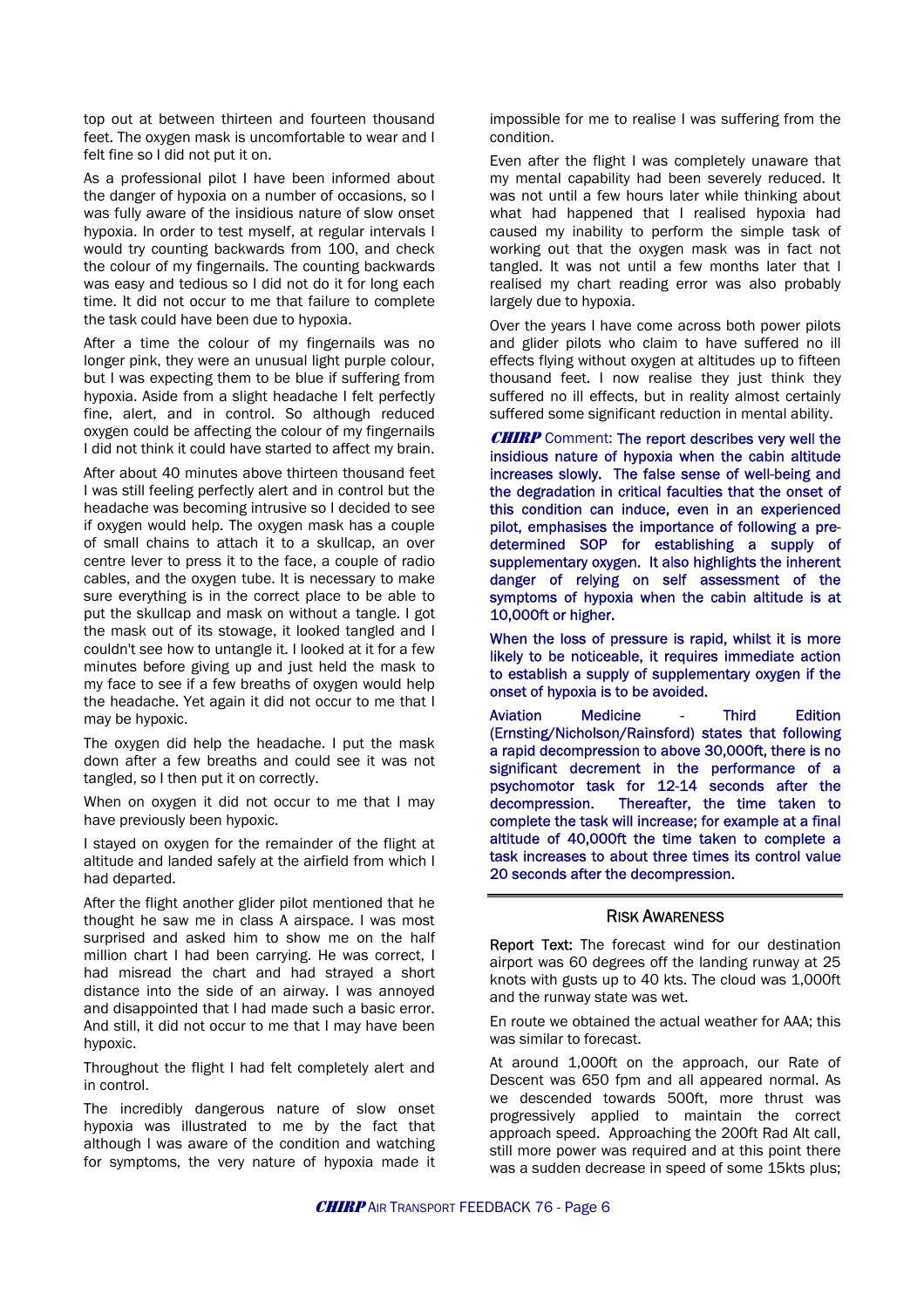we then received a full RED Windshear warning on the Primary Flight Displays. I called `GO AROUND'; the PF responded 'Disregard' and continued the landing.

After landing we discussed the incident; The PF declined my suggestion that he report the incident to the Company.

CHIRP Comment:In many landing incidents and accidents, the Pilot Flying would appear to have become focussed on continuing an approach in spite of obvious information that a go-around would have been the correct and prudent course of action.

This behaviour can be the result of the PF believing that he/she will be able to achieve a successful outcome on the basis of his previous experience, and thus he/she underestimates the risk of disregarding the information available to him/her, such as an SOP warning call - a condition known as 'Risk shift'.

Flight data monitoring programmes are extremely useful in reducing the number of precursor events that can lead to a 'Risk shift' pattern of behaviour, but it is worth remembering that it can still happen.

Report Text: I left the flight deck for a comfort break, returned 10 minutes later and believe that I inadvertently knocked the frequency knob on the radio.

flight crew if they had noticed ice on the wings? I settled in and went to the ATIS frequency on Box 2 (I was the Non Handling pilot). Having got the ATIS information I returned to Box 1. The frequency was quiet for a few minutes. I asked for a radio check; no reply. I then went to the previous frequency; was told AAA control had been trying to contact me for 16 minutes!!!

When I contacted AAA on the allocated frequency I was told that "the military were concerned and had launched fighters". Not on guard on box 2 due to the ATIS frequency. I was told there would be no consequences.

**CHIRP** Comment: If the ATC frequency is unusually quiet even for a few minutes, the safe option is to request a communications check

### DE-ICING - YES OR NO?

### **CHIRP** Narrative: It's almost that time of year again!

THOUGHTS Report Text: I am writing with concern over de-icing procedures on a recent flight on which I was a passenger from AAA to BBB (1) (1)

As we boarded the aircraft it was obvious (visible from the jetty) that there was quite a deposit of snow and ice on the entire span of the wing upper surface. The temperature was probably around freezing, and light snow was falling from time to time.

Although on-stand de-icing is the normal procedure at AAA, the engines were started and we taxied towards the runway holding point. I became more and more worried as it became clear that we were not going to be de-iced before take-off and I knew that we needed to. We stopped near the runway in the queue for departure, and I was preparing to say something to the cabin crew when the first officer came out of the flight deck and had a look at the wings. I had a quick word with him and said we needed to de-ice and he returned to the flight deck. The captain then made an announcement that we were returning to stand as he was not happy with the ice on the wing. We departed later after de-icing had been carried out, much to my relief.

I think it very likely that the need to de-ice was made apparent by radio from following aircraft, which prompted the appearance of the co-pilot in the cabin for an inspection. I cannot imagine what else would have prompted this check at this late stage (the weather had not changed). Whatever it was, I am glad that the last link in the safety chain held on this occasion.

My concerns are:

- 1. Why wasn't de-icing carried out before departure SILENCE IS NOT GOLDEN<br>
when the need was obvious?
	- 2. Did the crew carry out any pre-flight inspection, especially considering the conditions?
	- 3. Did the cabin crew have any awareness of this issue, and would they feel able to comment to the

I hope that this report will result in the importance of proper icing checks and procedures being emphasised to the airline concerned.

**CHIRP** Comment: The report was forwarded to the operator concerned. The wings had been clear of contaminant at the time of the pre-flight external inspection prior to passengers boarding; the Captain had subsequently requested the First Officer to make a visual inspection from the cabin, as he had become concerned at the subsequent snow-fall.

The airline took action to raise awareness of cabin crew to look for presence of snow/ice on wings during their pre-flight duties and, if seen, to report to the flight deck, as recommended in CAA (SRG) FODCOM 23(2004). Is it worth reminding cabin crew members of this again before this winter?

# DECLINING R/T STANDARDS - SOME ADDITIONAL

Report Text: Concerning this topic, you state. "It is interesting to note that whereas a majority of ATCOs are evaluated at least twice a year on a random basis and debriefed on the quality of their R/T Phraseology,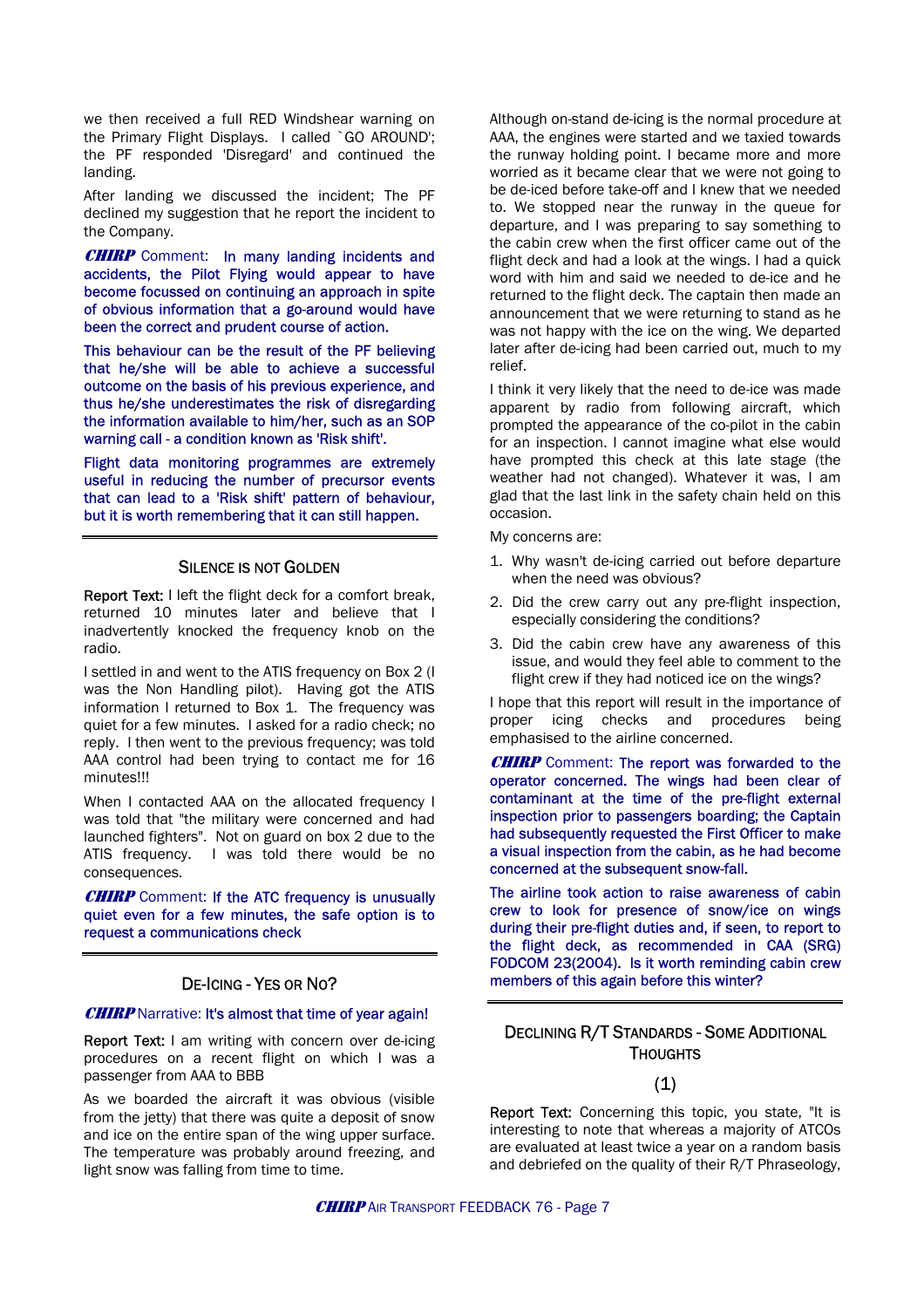no comparable evaluation exists for many pilots **R/T TRAINING FOR PILOTS** throughout their entire flying career."

I believe this to be quite incorrect. Correct R/T Phraseology is part of any pilot's recurrent proficiency, route checks and instrument rating renewals (I would have to check but poor R/T might even constitute a "fail") and any lapses in these areas should be highlighted by training captains/ examiners. Most pilots undergo these type of checks at least four times every year and also from time to time fly with training captains on the line where any lapses should be debriefed by the training captain. This assumes, of course, that training captains are aware of the correct phraseology!

Furthermore line captains do, I believe, have a "coaching" role with respect to First Officers and they should (and probably do in most cases) comment on incorrect R/T phraseology.

I also share the concern about declining R/T standards and it is noticeable that some companies are better than others in this respect.

### (2)

Report Text: It is not fair to say that Flight Crew are not evaluated and debriefed regularly on the quality of their RT Phraseology. This is one of the remits of a Training Captain. Consequently, there are at least 3 occasions each year when RT Phraseology is assessed - at OPC and LPC (generally in the simulator), and during the Annual Line Check (usually done with the Training Captain observing from the jump seat).

I am, however, continually amazed by just how many pilots fail to get an initial SID call correct - there is just no excuse as it is even highlighted on most Standard Instrument Departure charts. I also agree with the overall sentiment of the article that standards of RT are declining - despite the best efforts of many of us Training Captains!

### **CHIRP** Comment: These were two of several comments received related to R/T standards and training.

Whilst it is correct that R/T phraseology is, or at least should be, part of any pilot's proficiency, and that both training and line captains have a role in promoting 'best practice'; regrettably, the evidence would suggest that this matter is not afforded a sufficiently high priority by all UK operators. This is highlighted by a recent ten-day 'snapshot' conducted by NATS in four centres in which controllers recorded over 1,100 instances of incorrect readbacks, of which 650 involved incorrect altitudes/flight levels.

As part of a campaign to raise R/T standards, CAA (SRG) is seeking to increase general awareness of the need for improvement and, among all examiners, the importance of including R/T phraseology in recurrent training.

Report Text: With runway incursions appearing to be on the increase which has unfortunately included some fatal accidents in the recent past, I thought it necessary to write a letter to highlight what is the real root and hidden cause of these occurrences, this being the standard of R/T training for pilots.

I was previously an ATCO in the UK with CAA Tower Validation and a Radar Licence. I then left ATC and undertook a JAA ATPL course and I am now employed as a First Officer with a UK operator.

A fact that became blindingly obvious to me during the ATPL course (having already been an ATCO) is that although trainee pilots are given "Radio Telephony lessons" they are NOT in any way, shape or form taught RT in a practical and life saving sense that is required to be applied in the real world. So much so that for my own piece of mind I resorted to giving after school hours lessons to some groups of students in the hope that they would have a proper understanding of R/T procedures and instructions.

The R/T lessons as taught by the flying schools consist of picking out some of the "more relevant" phrases out of CAP 413 and referencing this to some of the questions that can be "expected" in the forthcoming JAA written exam. The remainder of the R/T is left to be picked-up by the trainee from the flying instructor during flying lessons. This then, with all due respect to professional flying instructors, leads to many misconceptions and wrong teachings in trainees due to the fact that unless the instructor has previously been an ATCO he will not have been taught correct R/T either. Note that this is not a complaint trying to apportion blame solely at the school I trained at, but is a fact of life at every flying school due to the Authorities not setting an appropriate curriculum.

In contrast however, R/T training for ATCOs in the UK is nothing short of fantastic, with all credit to the CAA. This is as you would expect and is akin to a trainee police officer learning every letter of the law and all the ins and outs of each law so that he is armed for any eventuality that could occur in the real world.

There MUST be some equal training for pilots otherwise the current situation prevails where ATCOs say certain words and phrases because each of these means something specific both practically and legally, but pilots just repeat them back like a parrot with no conception of those specific practicalities and legalities. Examples of this are:

- 1. Why is "Line up and wait" used and not "Line up and hold"?
- 2. When a "Land after" and "Cleared to land after" instruction is accepted, who is more responsible for initiating a go around?
- 3. How the responsibility for collision avoidance changes for VFR and IFR flights in each class of airspace when "Traffic Information" is given.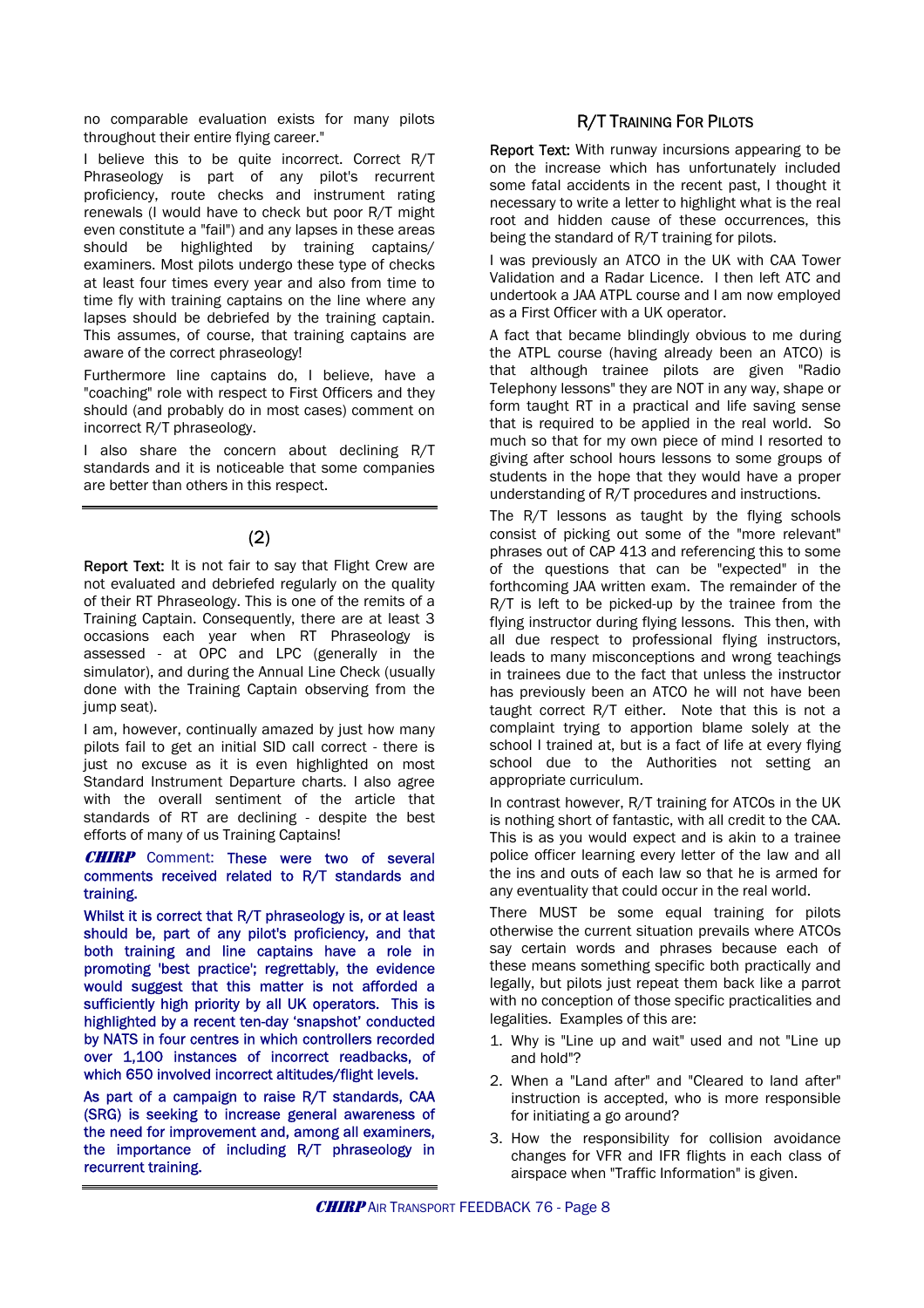4. Why the word "Take-off" should only be used when being given a take-off clearance. At all other times the word "Departure" should be used e.g. "After departure fly runway heading maintain

This lack of equivalent training is apparent every day in many areas of R/T transmissions but a particular area of worry and possibly that of most importance is the understanding of instructions to hold short of a the understanding of instructions to noid short of a<br>The reporter should not allow him/herself to be<br>shown in this way he it real approximated in the way he it real approximated in

As an aside, this is also linked to the almost universal practice by pilots whereby they will taxi across a red stopbar if it remains lit after an ATC instruction to cross it, i.e. it appears that the ATCO has simply forgot to extinguish it. It should be a universal law that pilots do not cross a stopbar until they have R/T clearance AND the stopbar is extinguished. ATCOs will never complain if a pilot holds position and queries a lit stopbar.

Authorities must change the current format and **the departure. These two reports are typical:** provide proper R/T training with a bias on how it applies practically to the real world, and highlight differences between ATC procedures and phraseology in different countries. It not more runway fatalities will continue to occur as have over the last couple of years.

Hopefully CHIRP can start the ball rolling and set-up some appropriate training. In many of the past runway incidents and accidents it may be fair to say that the pilots have made a mistake HOWEVER if they had been trained appropriately in the first place including being given an appreciation of why ATC do and say certain things, then it is equally fair to say that some of these incidents would have been prevented.

**CHIRP** Comment: The adequacy of CAP 413 with regard to commercial air transport operations has been the subject of increasing criticism in the recent past. Given that no formal requirement currently exists for testing R/T competence after the award of an R/T licence, the need for a review of Flying School training standards in this regard and the availability of a concise reference guide for professional pilots would appear to be compelling.

In the wider context, given the international nature of air transport operations and the threat posed by level busts/runway infringements, an international standard for the training and oversight of R/T proficiency must be worthy of consideration.

### FERRY FLIGHTS (FB75) - DON'T BE RUSHED

Report Text: With regard to the second 'LEVEL BUST' item - 'EARLY MORNING FERRY' (FEEDBACK 75, Page 5), the reporter has in effect allowed himself, or herself, to fall into that classic "trap" of allowing themselves to be rushed. We have all done it! And probably regretted it!

However what concerns me most is the reporter's final sentence, "Also ferry flights require the pilots … … which makes it tight to get away on time".

altitude 3000ft".<br>Altitude 3000ft". "ON TIME" on a ferry flight, and do not anticipate doing so because of the security check, which I will carry out correctly. Nothing has ever been 'said' by the company, nor do I expect it will.

'pressurised' in this way, be it real or perceived.

## CABIN CREW REPORTS

### ON TIME DEPARTURES

**CHIRP** Narrative: One of the more frequently reported topics in the recent past is the pressure imposed on cabin crew to achieve an on-time

### (1)

Report Text: In the urgency to achieve an on-time departure, on many occasions I have witnessed, we have commenced pushback whilst passengers are still taking their seats and stowing bags in the lockers/ finding room in the lockers etc … In one extreme case the last few hadn't even got through the aisles to their seats and we began to move.

Is there no way the flight crew could contact each cabin prior to pushback to ensure we are prepared before someone gets hurt?

### (2)

Report Text: Recently on several occasions whilst waiting for the 'CABIN SECURE' from colleagues prior to take-off, I have been phoned by the flight crew to inform me that "We are waiting for take-off" or "We are next in line" or "Are you secure yet" etc.

Surely the whole point of the "CABIN SECURE" notification is just that, and no amount of reminding from the flight crew will hurry things along. We are secure when we are secure and not a moment before. It takes some considerable time to ensure that an aircraft is secure for take-off and we should be allowed that time and not be contacted as a reminder to "hurry up".

**CHIRP** Comment: Where the taxying distance is short or an early departure might be anticipated, alerting the cabin crew as early as possible will assist them to complete their essential duties in the most expeditious manner. A last-minute "hurry up" call will often interrupt the cabin crew and have the opposite effect to that desired.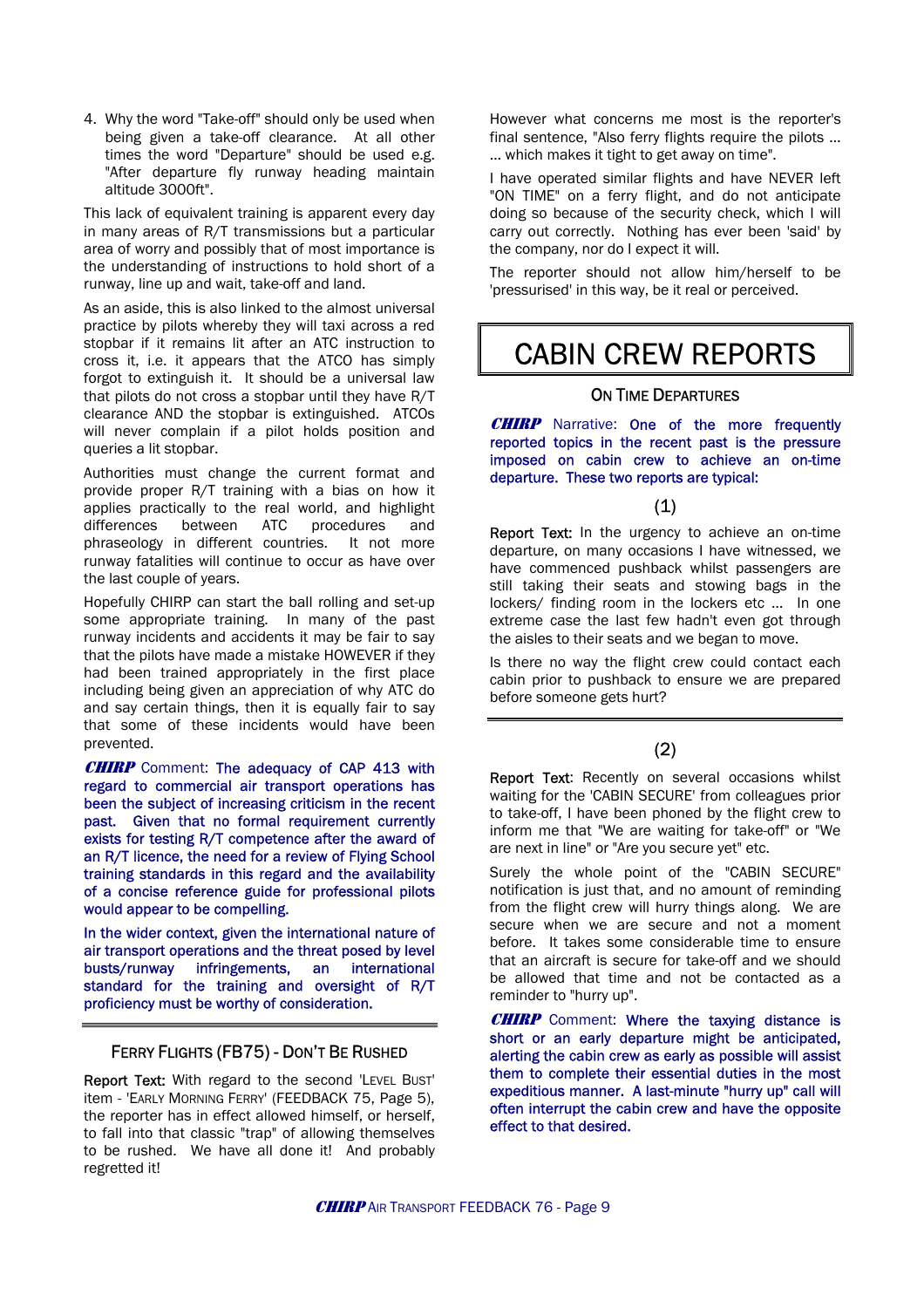# ENGINEER REPORTS

Most Frequent Engineering Issues Received: Oct 04 - Sep 05



### WITHIN LIMITS?

**CHIRP** Narrative: In the recent past we have received a number of reports relating to the recording and rectification of defects. The following summary is one example.

excessive play was found in a major assembly - a common enough occurrence, normally rectified by reshimming the affected parts. The next shift was **JUST WHO IS RESPONSIBLE?**<br>tasked to check and rectify the defect.

They discovered that the normal shimming procedure failed to correct the problem and removed the affected part for further investigation. A work card was raised recording excessive wear in specific areas. Another shift came on, rechecked, and confirmed that the affected part was worn beyond the laid down limits. The owner was informed of this and it was arranged for the next aircraft due check to come in so items could be robbed to get the A check aircraft into service, subject to the usual checks.

This information was relayed to the foreman, who allegedly stated that they should not be changing those assemblies on A checks. He then allegedly instructed the shift in question to refit the parts, stating that he would sign it off. A *substituted* work card records that the subject part had been "assessed". It was reported that at the time, the Engineers running the check seemed to be unsure of their position and which way to proceed. It appeared they felt undermined and undervalued.

This company has, it is reported, turned into one that operates a total blame culture. As such, it appears that the engineers involved in this particular event felt there was no one within the organisation from the top down that could be approached without a level of victimisation occurring. No one was willing at the time to contact the CAA because such an atmosphere exists. Due to the size of the company any notification to their Quality department by an individual would certainly not have been kept confidential and as such all feel that by doing so they would be subject to future excessive pressure and victimisation.

**CHIRP** Comment: The substance of these reports was passed to the CAA (SRG), who investigated the matter. A subsequent investigation by the company showed that the original finding had been in error and that the affected parts were not worn beyond the laid down limits. In its response, the CAA (SRG) notes the following issues worthy of mention:

- The need for a clear understanding of what the inspection involves.
- Where an assessment is made against stated limits or dimensions the measurements found should be recorded.
- Records, once raised, should not be destroyed.
- If a reassessment is called up then the reason and the achieved results should be recorded with cross-reference being made to the original issue.
- Where there is ambiguity or evidence that checks may have been improperly performed the matter should be reported through the company system so that it can be publicised to a wide audience or<br>Report Text: During an A check on an aircraft, the errors corrected.

Report Text: Recently, on arriving at work at night, I was informed by handover that a fuel tank entry had been arranged to rectify a wing root fuel tank leak and an ongoing dry bay leak.

The weather conditions at the time: torrential rain, strong winds (10kt gusting 20kt) and forecast temperatures to be at/below freezing by midnight.

The fuel tank entry was to be carried out by an external company, with my company preparing the aircraft, for entry, preparing the aircraft for service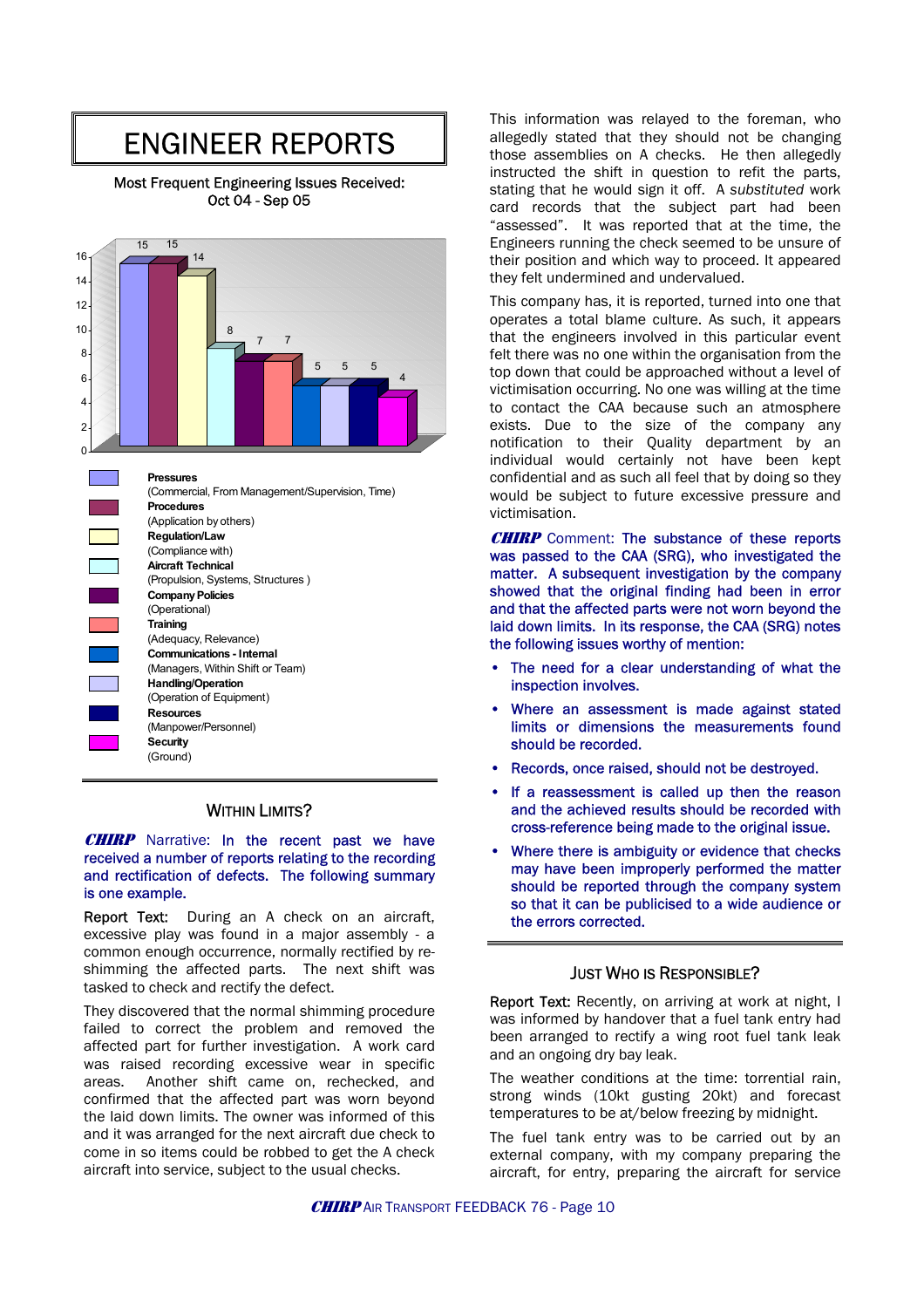and certifying all work carried out. The aircraft was positioned on a hangar apron where no external lighting or power was available. I informed maintenance control of my concerns and that I was attempting to contact the maintenance organisation which owns the hangar to see if hangarage was available inside for the tank entry. After an hour of trying to contact them and after informing the external company of my concerns, I made the decision to cancel the tank entry.

My considerations in making this decision were:

- 1 Adverse weather conditions opening tanks whereby contamination could occur - plus with temps forecast below freezing possible ice
- 2. No lighting on the hangar apron, necessitating the use of generator power supplied lighting and therefore not providing adequate illumination of work and indeed aircraft area.
- 3. No electrical bonding of the aircraft IAW the AMM was available outside the hangar.
- 4. My company procedures only stated to ensure the tank entry was to be carried out IAW:
	- CAP 74
	- Confined Space Regulations 1997
	-

by my company and no confined space training given to me (as the contractor's paperwork and AMM requires me to inspect any work carried out inside the tank).

- 5 The company has not provided the following items required by the AMM: The AMM: CAA (SRG) ATS Information Notices are published
	-
	- Spark proof flashlights
	-
	- Warning signs/ropes
	-
	- Ground equipment that can be bonded to aircraft **Number 70 - Issued 5 September 2005**

 $\left| \begin{array}{c} \text{Suppose with a local CAA survey or about whether there} \\ \text{are any half down restrictions or guidelines on tank} \end{array} \right|$ are any laid down regulations or guidance on tank entry (especially outside in adverse weather); the reply was that it was not best practice, but acceptable if measures to prevent contamination are carried out.

I also spoke to the HSE, which confirmed that tank entry (and as defined, even putting your head in the tank is classed as tank entry) does come under confined space working, and procedures should be in place.

I hope you might be able to throw some light on some of the points raised.

### **CHIRP** Comment: We raised the question of certification responsibilities in relation to work contracted to third parties with the CAA (SRG), who responded as follows:

Contract arrangements may involve approved organisations, capable of managing their own work and certifying for it. In such cases the contracted organisation's procedures will cover all aspects of the control of work and either a CRS in the technical log or a Form 1 will be issued. The alternative is for the primary maintenance organisation to contract the activity to an approved or unapproved organisation but retain responsibility for oversight and for the final certification.

formation. Where this latter approach is used, the primary maintenance organisation should assign one of its certifying staff, who should treat the contractors as if they were unapproved mechanics. The company's standard procedures should then be followed, which of course address the need for involvement/supervision as laid out in CAA Airworthiness Notice No. 3 and particularly paragraphs 1.4, 1.5 and 1.10. The primary maintenance organisation's normal paperwork system, e.g. additional worksheets cross-referenced to the technical log, should be employed.

# • H&SAW Act 1974<br>With no risk assessment having been carried out **CAA (SRG) ATSINS**

The following CAA (SRG) ATS Standards Department ATSINS have been issued since July 2005:

on the CAA (SRG) website -

example in the start corresponding lead www.caa.co.uk/publications/publications.asp?action=sercat&id=2

**Protective clothing Number 68 - Issued on 17 August 2005** 

Cancellation of Take-off Clearance

# **Number 69 - Issued on 19 August 2005**<br>Publication of the Air Navigation Order

Single European Sky (SES) - The Interoperability

### **Number 71 - Issued 30 September 2005**

Amendment to CAP 452 Aeronautical Radio Station Operator's Guide

### **Number 72 - Issued 30 September 2005**

Phraseology for Conditional Line-up Clearances